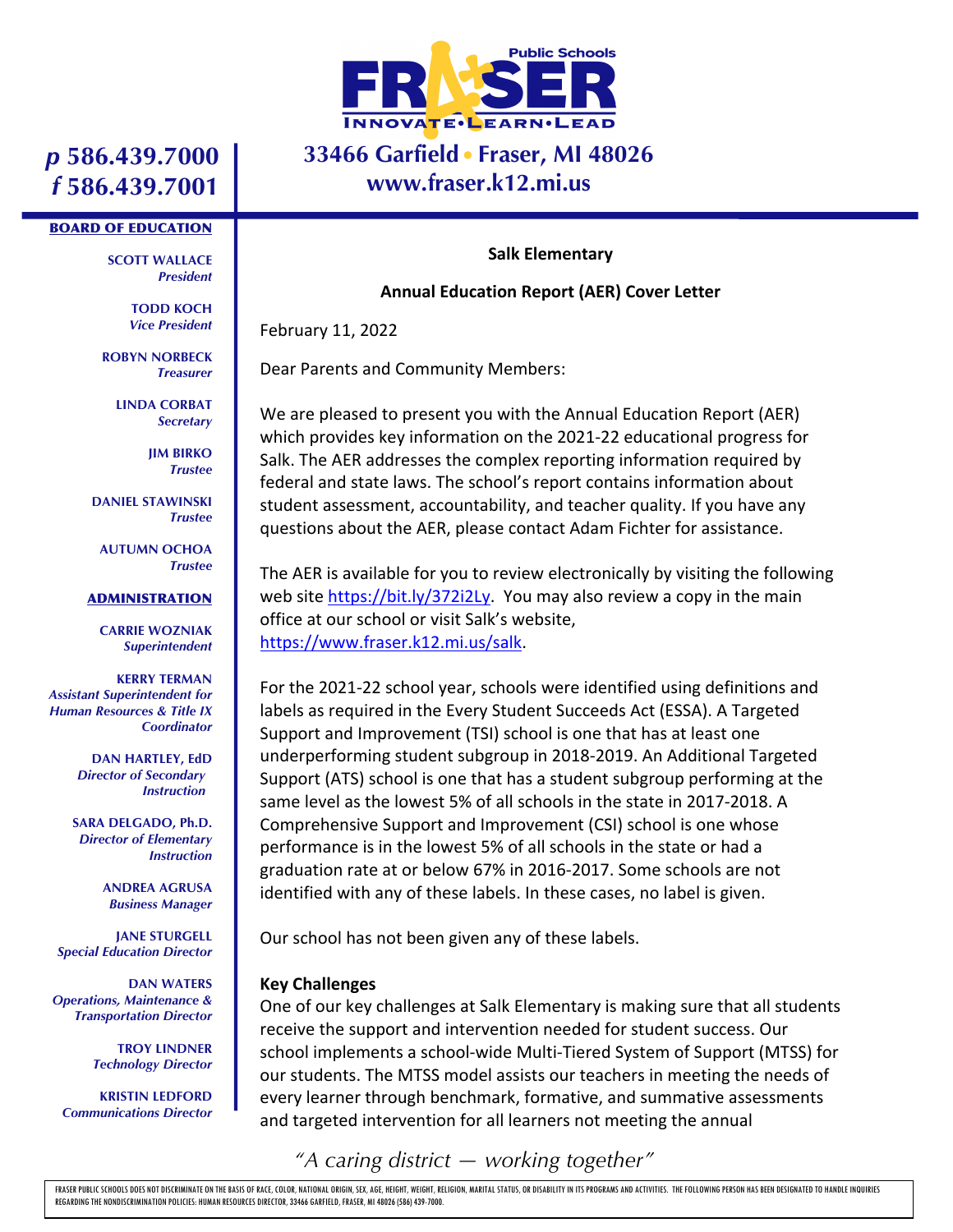

# **33466 Garfield Fraser, MI 48026 www.fraser.k12.mi.us**

measurable objectives. All of our students are setting individual goals in reading and math. ALL of this has been more difficult due to Covid-19.

State law requires that we also report additional information.

1. PROCESS FOR ASSIGNING PUPILS TO THE SCHOOL

Fraser Public Schools and Salk Elementary assign students to available roster slots within the district and school through the following district process:

- Fraser Public Schools residents living within the boundaries.
- Siblings of current Salk students that apply during open enrollment periods.
- Fraser Public School residents living outside of the Salk boundaries who apply for Internal Schools of Choice during open enrollment periods.
- County-wide Schools of Choice residents that live within Macomb County who apply during open enrollment periods.
- Each building is assigned Schools of Choice students based on classroom space, target numbers per grade level, and, if possible, honoring parents' school requests.
- 2. THE STATUS OF THE 3-5 YEAR SCHOOL IMPROVEMENT PLAN

During the 2020-2021 school year, Salk continued to work on the following School Improvement Goals.

- Salk Elementary students will become proficient in math.
- Salk Elementary students will become proficient readers.
- Salk Elementary students will become proficient writers.
- Salk Elementary students will become proficient in science.
- Salk Elementary students will become proficient in social studies.
- To improve school climate in the area of behavior.

Teachers administer common assessments three times per year in reading and math and then analyze student data to determine what interventions are needed. An end of the year math assessment is given district-wide to compare data. This is our ninth year of implementing a school-wide Multi-Tiered System of Support for our students. The MTSS model assists our teachers in meeting the needs of every learner.

### 3. A BRIEF DESCRIPTION OF EACH SPECIALIZED SCHOOL

Salk Elementary School is not considered a specialized school. We are a K-6 public school.

### *"A caring district — working together"*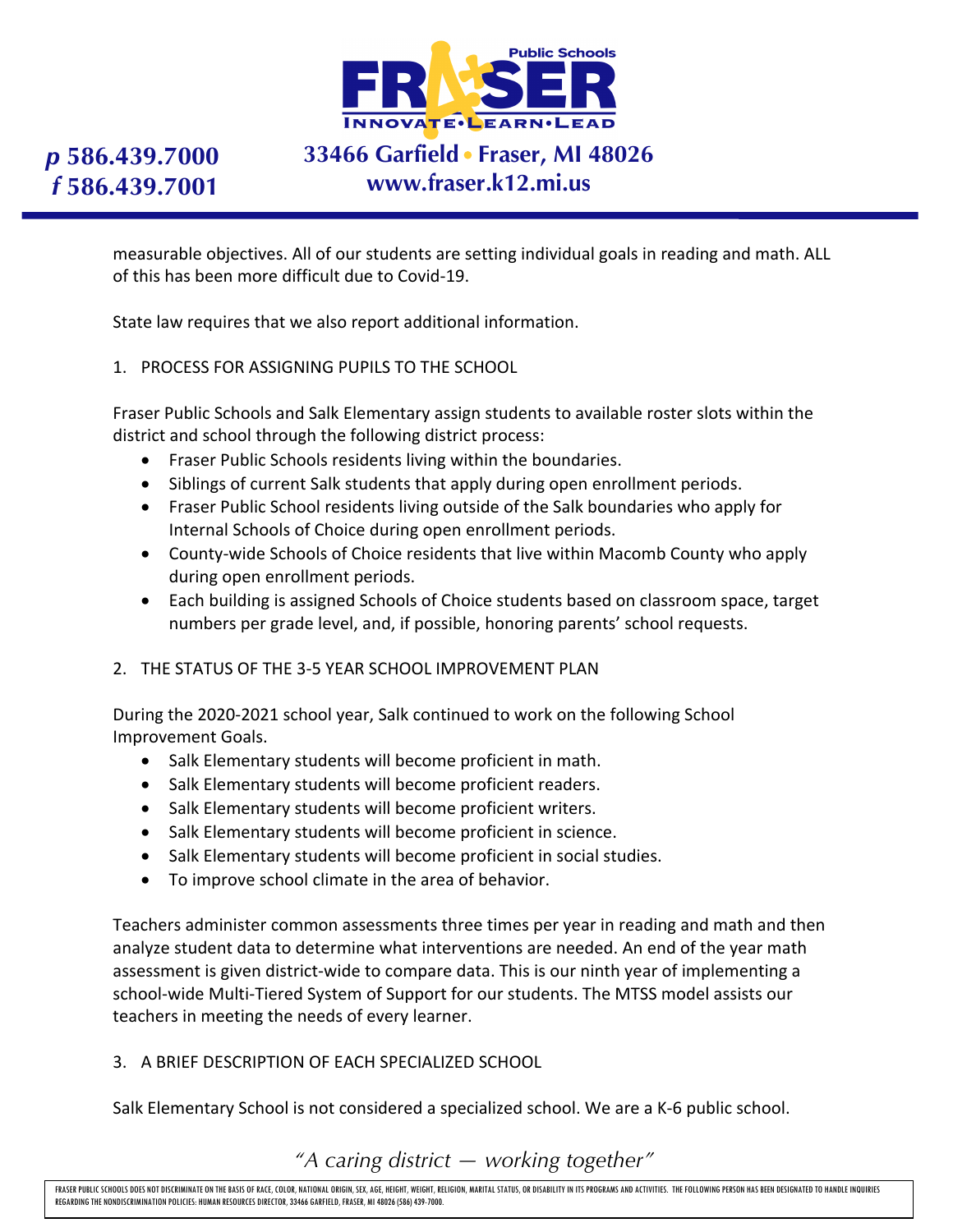

# **33466 Garfield Fraser, MI 48026 www.fraser.k12.mi.us**

4. IDENTIFY HOW TO ACCESS A COPY OF THE CORE CURRICULUM, A DESCRIPTION OF ITS IMPLEMENTATION, AND AN EXPLANATION OF THE VARIANCES FROM THE STATE'S MODEL

The State of Michigan defines the comprehensive core curriculum as the essential curriculum content that all students must learn in order to progress through the various educational levels. In the last two years, departments and K- 12 district committees have been engaged in reassessing and revamping the core curriculum to better align with the Common Core State Standards, NGSS, C3, and Michigan Content Expectations to design a Competency Based Learning Model. The core curriculum can be accessed at http://www.michigan.gov/mde/0,4615,7-140-28753\_64839\_65510--- ,00.html Time and effort have been spent to ensure that Salk Elementary School's curriculum will prepare students appropriately.

The results of this process are assessed through individual classroom and teacher assessment procedures as well as M-STEP, SRI, DRA, and FastBridge test results. Department and Curriculum Leaders have developed common tests that assess student learning. This type of data will allow teachers to analyze and improve any area of weakness discovered in student learning. Our continued goal for 2021-22 school year is the continued implementation and expansion of targeted tiered interventions that will support our students in the area of reading and mathematics.

A copy of the comprehensive core curriculum can be obtained by contacting Dr. Sara Delgado, Director of Elementary Instruction.

5. THE AGGREGATE STUDENT ACHIEVEMENT RESULTS FOR ANY LOCAL COMPETENCY TESTS OR NATIONALLY NORMED ACHIEVEMENT TESTS

| <b>ETTA OF FOUR ROOMING FRONCHCITCY</b> |                |           |            |            |  |  |
|-----------------------------------------|----------------|-----------|------------|------------|--|--|
| Grade                                   | <b>Measure</b> | 2018-2019 | 2019-2020* | 2020-2021* |  |  |
| 1 <sup>st</sup> Grade                   | <b>DRA</b>     | 72%       | NА         | <b>NA</b>  |  |  |
| 2 <sup>nd</sup> Grade                   | <b>DRA</b>     | 83%       | <b>NA</b>  | <b>NA</b>  |  |  |
| 3 <sup>rd</sup> Grade                   | <b>SRI</b>     | 73%       | <b>NA</b>  | <b>NA</b>  |  |  |
| 4 <sup>th</sup> Grade                   | SRI            | 75%       | <b>NA</b>  | <b>NA</b>  |  |  |
| 5 <sup>th</sup> Grade                   | SRI            | 82%       | <b>NA</b>  | <b>NA</b>  |  |  |
| 6 <sup>th</sup> Grade                   | SRI            | 77%       | <b>NA</b>  | <b>NA</b>  |  |  |

#### End-of-Year Reading Proficiency

*"A caring district — working together"*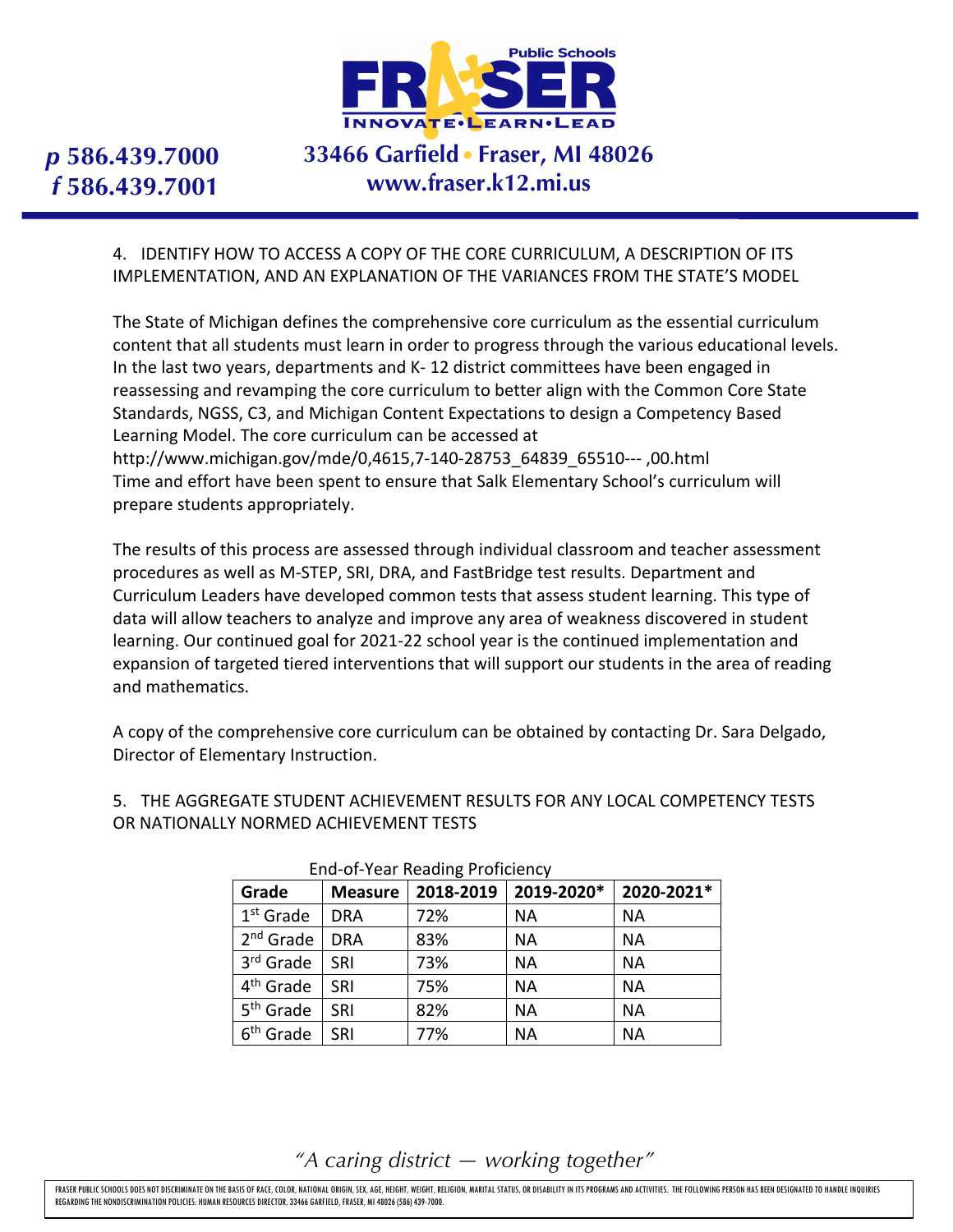

## **33466 Garfield Fraser, MI 48026 www.fraser.k12.mi.us**

| Grade                 | <b>Measure</b>        | 20-21 P & A |  |  |
|-----------------------|-----------------------|-------------|--|--|
| 3rd Grade             | M-STEP Reading        | 29.6%       |  |  |
| 4 <sup>th</sup> Grade | <b>M-STEP Reading</b> | 31.7%       |  |  |
| 5 <sup>th</sup> Grade | <b>M-STEP Reading</b> | 43.9%       |  |  |
| 6 <sup>th</sup> Grade | <b>M-STEP Reading</b> | 44.6%       |  |  |

End-of-Year Math Proficiency – Tier 1

| Grade                 | 2018-2019 | 2019-2020* | 2020-2021* |
|-----------------------|-----------|------------|------------|
| $1st$ Grade           | 79%       | NА         | NА         |
| $2nd$ Grade           | 90%       | <b>NA</b>  | <b>NA</b>  |
| 3rd Grade             | 79%       | <b>NA</b>  | <b>NA</b>  |
| 4 <sup>th</sup> Grade | 85%       | <b>NA</b>  | <b>NA</b>  |
| 5 <sup>th</sup> Grade | 92%       | <b>NA</b>  | <b>NA</b>  |
| 6 <sup>th</sup> Grade | 94%       | <b>NA</b>  | <b>NA</b>  |

| Grade                 | <b>Measure</b> | 20-21 P & A |
|-----------------------|----------------|-------------|
| 3rd Grade             | M-STEP Math    | 39.6%       |
| 4 <sup>th</sup> Grade | M-STEP Math    | 36.6%       |
| 5 <sup>th</sup> Grade | M-STEP Math    | 29.3%       |
| 6 <sup>th</sup> Grade | M-STEP Math    | 34.3%       |

*\*19-20 & 20-21 Local Data not available due to Covid-19 closure and irregularities. For this reason, 20-21 M-STEP Data is referenced above.*

6. IDENTIFY THE NUMBER AND PERCENT OF STUDENTS REPRESENTED BY PARENTS AT PARENT-TEACHER CONFERENCES

During our fall 2019-2020 Parent Teacher Conferences, 93% of parents attended. These conferences were student led and included students, parents and the teacher. At fall 2020-2021 Parent Teacher Conferences, 92% of parents attended. These conferences were virtual due to Covid-19. Individual conferences are also held with parents throughout the course of the year as needed.

*"A caring district — working together"* In closing, Salk Elementary has a positive school environment and staff dedicated to meeting the needs of our students. We continue to develop Competency Based Learning strategies and staff members are immersed in District initiatives that focus on High Impact Teaching Strategies and Universal Design for Learning work. These strategies are increasing rigor and improving achievement district-wide. At Salk, we offer several extracurricular activities to meet the varying interests of our Seahawks. These activities engage learners, such as Student Council,